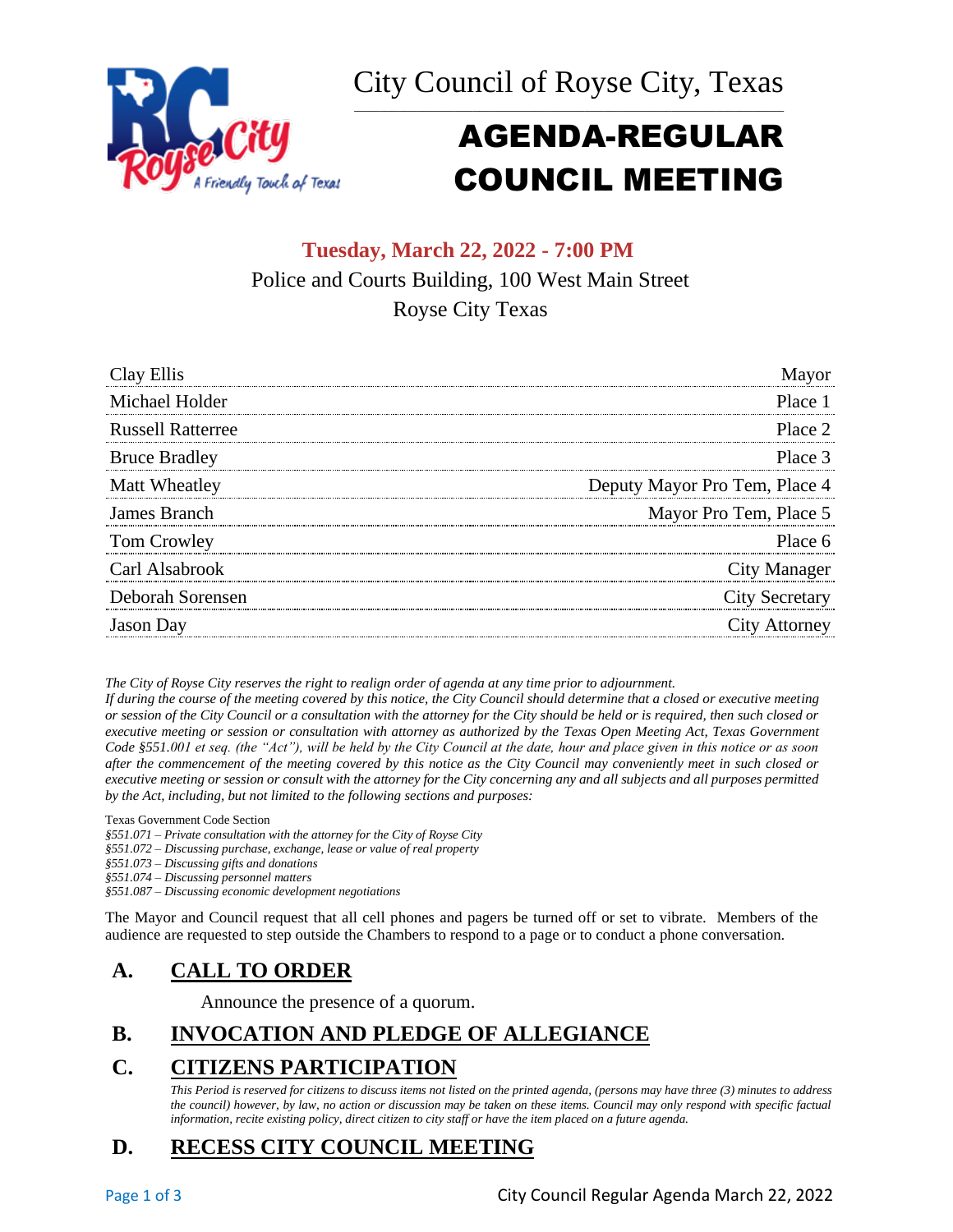#### **E. PUBLIC HEARING**

1. Take testimony concerning an amendment to the City of Royse City Zoning Ordinance Section 3-1 to allow for a Tattoo Parlor/Body Piercing Studio.

# **F. CLOSE PUBLIC HEARING**

# **G. RECONVENE CITY COUNCIL MEETING**

#### **H. CONSENT AGENDA**

*All items under Consent Agenda are considered to be routine by the City Council and will be enacted by one motion. There will not*  be separate discussion of these items. If discussion is desired, that item will be removed from the Consent Agenda and will be *considered separately.*

- 1. Approve the minutes of the March 8, 2022 regular meeting.
- 2. Approve the minutes of the March 17, 2022 Joint Meeting with Royse City ISD
- 3. Monthly Revenue and Expenditure Report for February 2022.
- 4. Approve contract for annual mowing and litter control services

#### **I. BUSINESS**

- 1. Consider and act concerning an Ordinance regarding an amendment to the City of Royse City Zoning Ordinance Section 3-1 to allow for a Tattoo Parlor/Body Piercing Studio, and any matters related thereto.
- 2. Consider and act concerning an Ordinance regarding a Final Plat of Creekside Phase 1B, being 33.637 acres, situated in the John Davis Survey, Abstract No. 244, Royse City, Collin County, Texas, and any matters related thereto.
- 3. Consider and act concerning an Ordinance regarding a Final Plat for Verandah Phase 6, being 44.431 acres, situated in the John W. Beckton Survey, Abstract No, 91, Royse City ETJ, Verandah Municipal Utility District, Hunt County, Texas, and any matters related thereto.
- 4. Consider and act concerning an Ordinance regarding a Final Plat of Ambergrove at Whiteside Village, being 49.643 acres, situated in the William Love Survey, Abstract No. 135 and the William D. Burnett Survey, Abstract No. 36, Royse City, Rockwall County, Texas, and any matters related thereto.
- 5. Consider and act concerning approving a Development Agreement regarding Rolling Ridge Addition, and any matters related thereto.
- 6. Consider and act concerning an Ordinance regarding a Final Plat for Rolling Ridge Addition, being 18.784 acres situated in the William Ward Survey, Abstract No. 949, Royse City ETJ, Collin County, Texas, and any matters related thereto.
- 7. Consider and act concerning approving a Development Agreement regarding Mott Addition, and any matters related thereto.
- 8. Consider and act concerning an Ordinance regarding a Final Plat of Mott Addition being 6.015 acres, situated in the HT Chinowith Survey, Abstract No, 205, Royse City ETJ, Hunt County, Texas, and any matters related thereto.
- 9. Discussion concerning City Manager update: Development, and any matters related thereto

### **J. FUTURE AGENDA ITEMS**

### **K. ADJOURN**